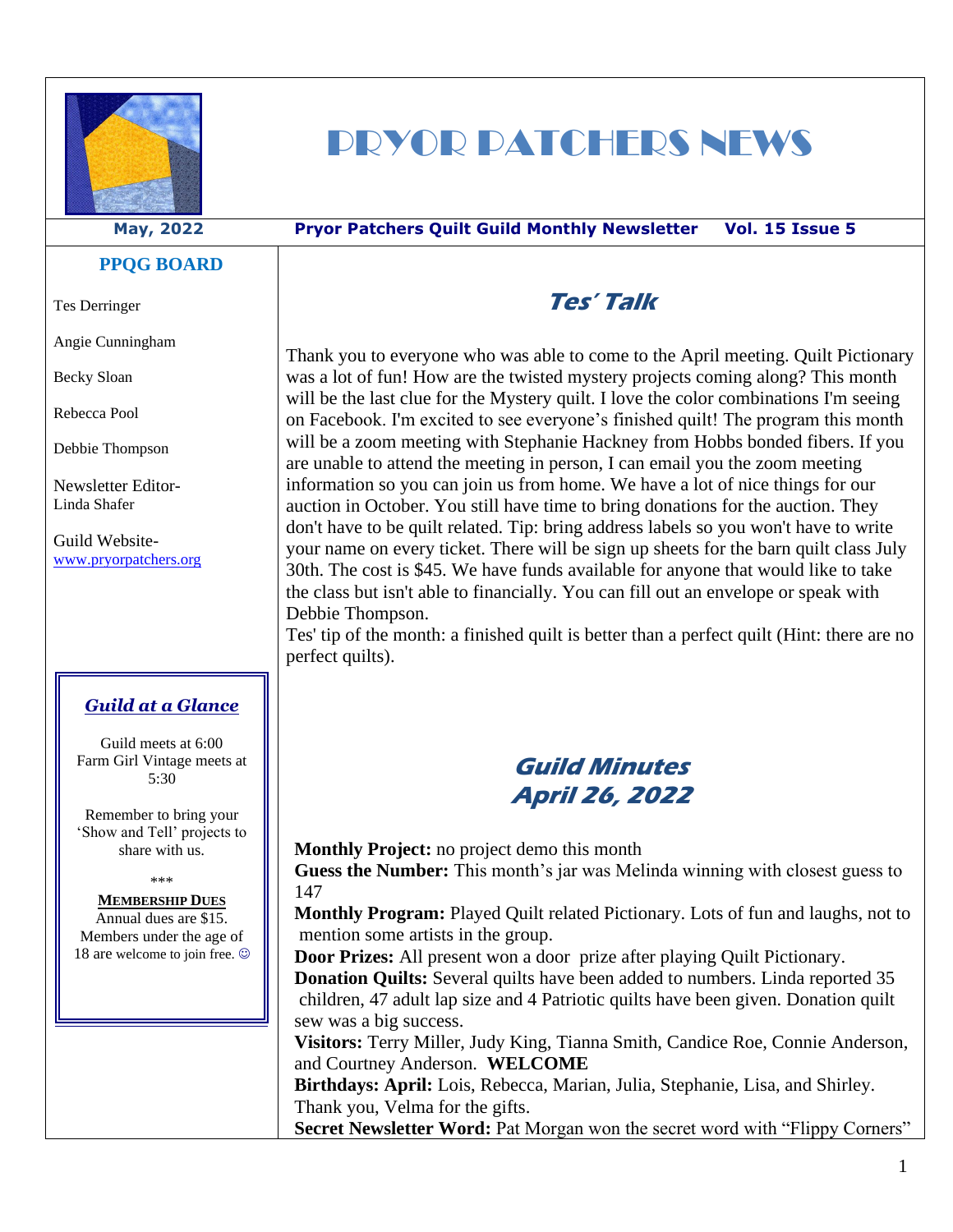|                 | May                  |
|-----------------|----------------------|
| 6               | Peggy Dean           |
| 7               | Angie Cunningham     |
| 14              | Daretta Jackson      |
| 15              | Madyson Thomas       |
| 16              | Suzie Kelley         |
| 18              | Linda Brandon        |
| <u>19</u>       | <b>Shirley Cowan</b> |
| 22              | Connie Guthrie       |
| $\overline{23}$ | Janice Smith         |
| $\overline{24}$ | Tes Derringer        |
| $\overline{25}$ | Aline Kemp           |
|                 |                      |
|                 | June                 |
| 10              | Emily Harper         |
| 15              | Shelley Joslin       |
| 15              | Linda Kirk           |
| 19              | Kim Neall            |
| 20              | Doris Wagnon         |
| 28              | Steve Anna True      |

#### **Sunshine and Shadows:** Please continue to praise and pray for those in need. **Mystery Quilt:** Tes demonstrated the last block. Layout will be in May. **Door Prizes**

**Show and Tell:** Once again some beautiful projects we're shown by Tes, Debbie, Kristy, Kim, Shirley, Velma, Becky, Shelly, Bessie, Jennifer, Francine, Marshel, and Cheri with Shirley winning the door prize.

#### **Announcements**

- Velma gave information on sanitary bags for young girls in Zambia as another way to give back.
- \$70.00 has been given to date for Quilters Anonymous. Big Thanks.

# **This Month's Meeting**

### **Batting: What's Inside Matters**

Presented by Stephanie Hackney

Director of Sales & Marketing, Craft & Retail

Hobbs Bonded Fibers

This lecture offers quilters and other creatives a chance to learn all about fibers and batting.

This lecture covers:

- the questions we ask quilters to assist them in narrowing down the many batting choices to what's 'best' for achieving the results they desire;

- the various fiber types, and pros and (potential) cons of each type;

- what we recommend for specific use cases (modern quilts, charity quilts, art quilts, wall hangings, runners, throws, etc.);

- proper use and care of battings and quilts;
- tips and tricks for best results
- bearding: how to prevent it, and how to fix it if it happens
- and, a bit of fun!

The lecture is 1.5 hours in length, depending on if questions are asked during the lecture or we hold all questions until the end, in which case I'm happy to offer time afterwards for a Q&A session.

She's responsible for sales of Hobbs' craft & retail products, and for all marketing activities centered around the Hobbs Batting brand, including educating quilters and other creatives on the products Hobbs manufactures.

# **Drawing**

**Fat Quarter** 

We will not be doing Fat Quarter drawings this year.

Stay tuned for an exciting new program.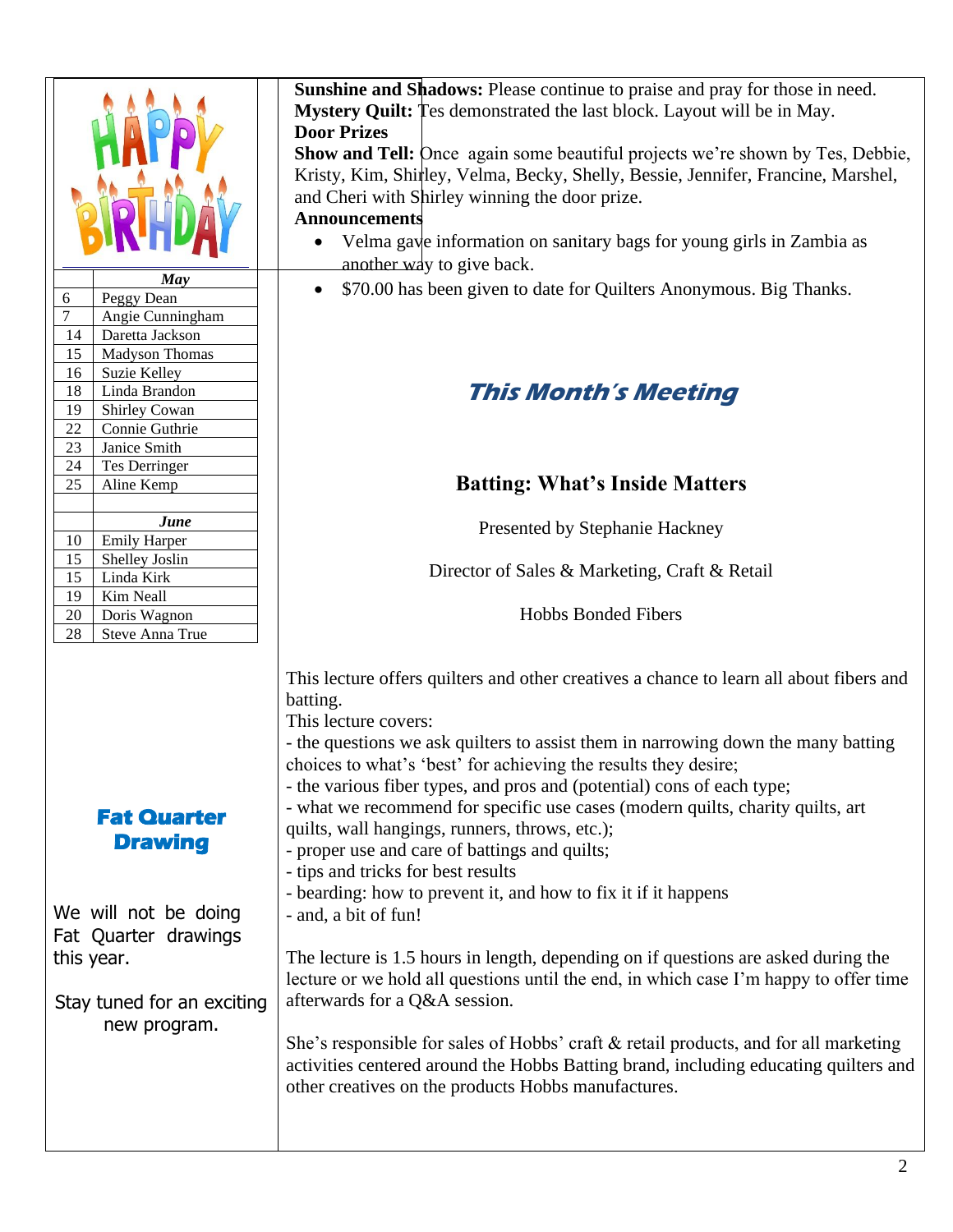#### **Mystery Word**

Look in each month's newsletter for a quiltrelated word or phrase. Email or text the answer to Linda Shafer, [shafertr31959@yahoo.co](mailto:shafertr31959@yahoo.com) [m](mailto:shafertr31959@yahoo.com) or 918-693-5700 to be entered into a drawing for a prize.

**Reminder** 

There will be a Barn Quilt Painting Party on July 30. The cost is \$45 and all supplies will be provided. We need to know ASAP the number who will be attending so the presenter can buy Attic Windows the wood.

Stephanie has shared her batting expertise through in-person lectures at most major quilt industry events, including Quilt Market, AQS Paducah and QuiltCon, and she continues to share this knowledge virtually.

Ms. Hackney has extensive experience in brand management, sales, marketing strategy and execution, and event production across a variety of industries; has served in numerous retail sales and management roles; and, enjoys giving back through non-profit fundraising.

**This will be a Zoom meeting. Tes can email the Zoom information so you can view from home.**

# **Quilt Camp**

Quilt Camp will be held next month, June 22-24. Sign up sheets will be available at the May Meeting.



# **Quilts of Valor**

[www.qovf.com](http://www.qovf.com/) The contact person for the Northeast Oklahoma Quilts of Valor chapter is **Norlene Grigsby, 918-455-7307, [nwgrigsby@yahoo.com.](mailto:nwgrigsby@yahoo.com)** 

They hold a work session on the 2<sup>nd</sup> Saturday of each month at the Broken Arrow Library, 300 West Broadway, from 10:00 a.m. to 4:00 p.m. with a lunch break around 12:30.

There are many ways to help such as making a quilt top or individual QOV quilt blocks. Attend meetings to iron, cut fabric or help sandwich quilts, volunteer to bind , make labels or presentation bags (pillow cases), or become a longarm quilter.

The QOV organization also needs monetary donations to help with shipping expenses and for the purchase of fabric and batting to complete the projects.

For more information:

[www.qovf.org](http://www.qovf.org/) [www.persimmonquilts.com](http://www.persimmonquilts.com/) Facebook: NE Oklahoma Quilts of Valor